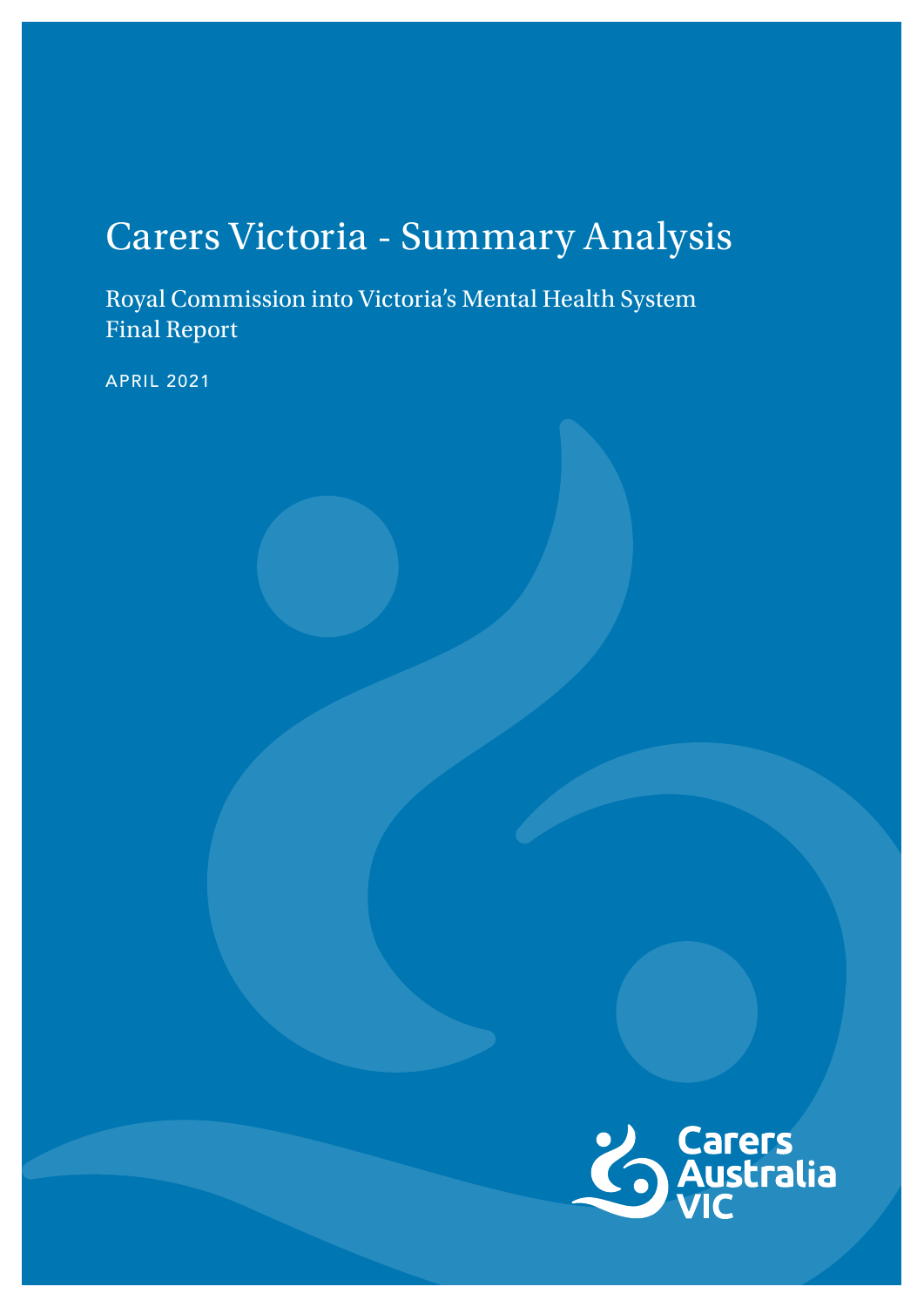### **Contents**



# What we like

- › An overall vision focused on a system that says: "how can we help?".
- › The Commission identifies the expertise of carers and that this has been neglected. The new system will ensure that carers are recognised and valued in all areas.
- > The recognition that carers need support in their caring role as well as in their own right.
- › The needs and experiences of young carers are recognised and further supports identified.

## What can be improved

- › The Commission has predominately focused on mental health carers. This is articulated at the outset by the Commission and flows through to the recommendations. For example, Carers Victoria has worked with the Department of Education and Training to raise the profile of all young carers, yet the Commission recommends a specific focus on young mental health carers in school.
- › Carers Victoria will work with the Victorian Government to ensure that all carers can experience optimal mental health.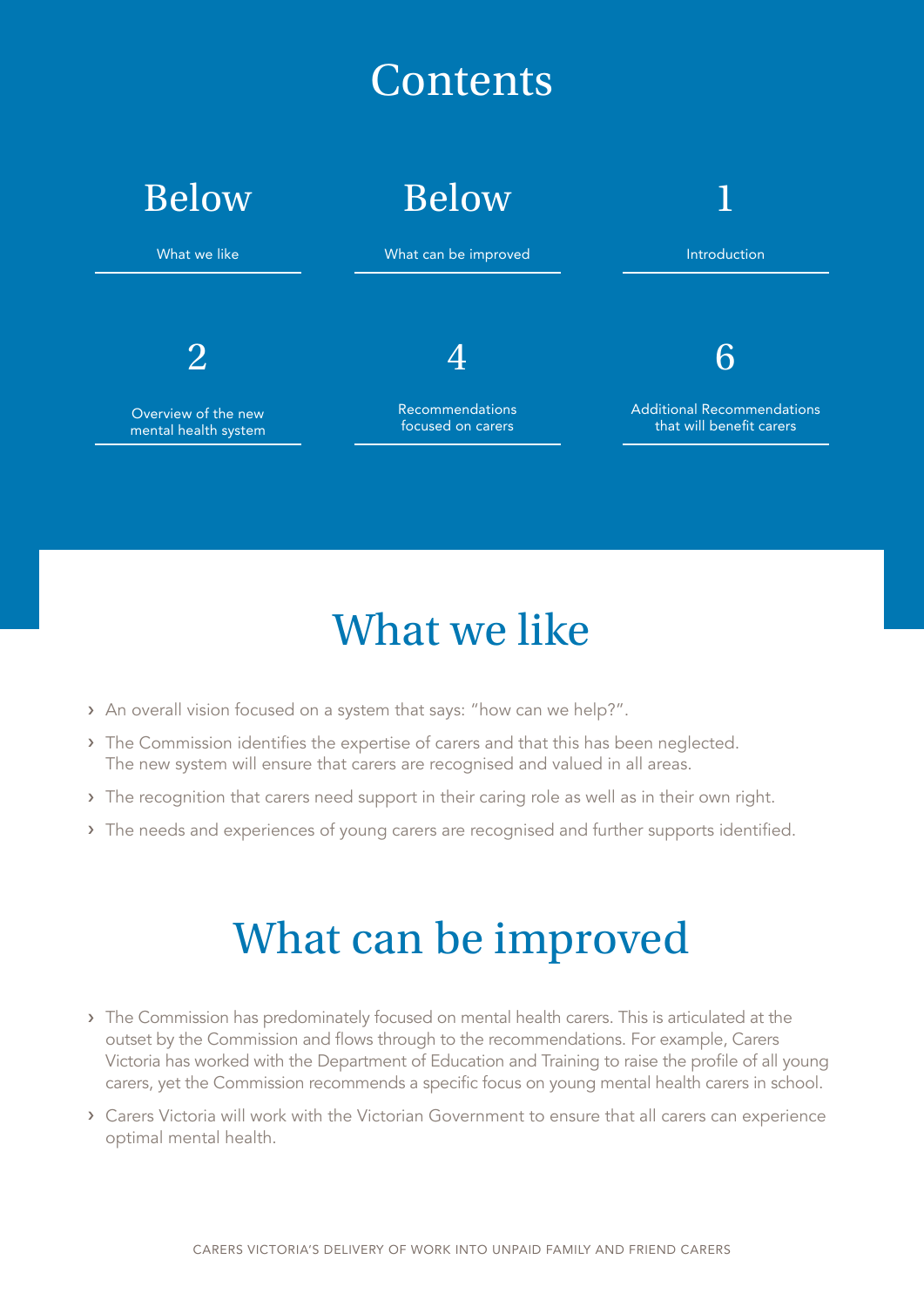### Introduction

On March 2, 2021, The Victorian Government released the Final Report (the Report) from the Royal Commission into Victoria's Mental Health (the Commission). The Report articulates that the current system has many gaping holes and proposes a new system that at its core is "how can we help?".

The Report acknowledges the crucial role of unpaid family and friend carers (carers).

*Commissioner Armytage acknowledged that the "views of families are too often dismissed". The new system will be one where "consumers, families and carer will lead and partner in reform."* 

*Chair of the Expert Advisory Panel Professor McGorry stated the report contains "strong recommendations for families and carers" as "families are often the only safety net" for people experiencing mental illness.* 

We are greatly encouraged that the Commission has recognised carers throughout the duration of the Commission and this is reflected in the Report:

› "The future system will be accountable to families, carers and supporters."

- › "The system will also be explicitly responsible for supporting families, carers and supporters…This means that involving families, carers and supporters in care and recovery will become standard practice for all services."
- › "The future system will also better support families, carers and supporters—both in their own right, and to help them to carry out their caring role."
- › Being family, carer, and community inclusive will be built in as a core value and approach of the mental health workforce, and working with families, carers and supporters will be a priority capability for the future system.

The Commission again acknowledged the diversity of care relationships. This includes caring across the lifespan, Aboriginal and Torres Strait Islander carers, culturally and linguistically diverse carers and LGBTIQA+ carers.

Carers Victoria looks forward to working with the Victorian Government to implement the Report's recommendations to support the mental health of all 700,000+ carers in Victoria as well as supporting carers in their caring role.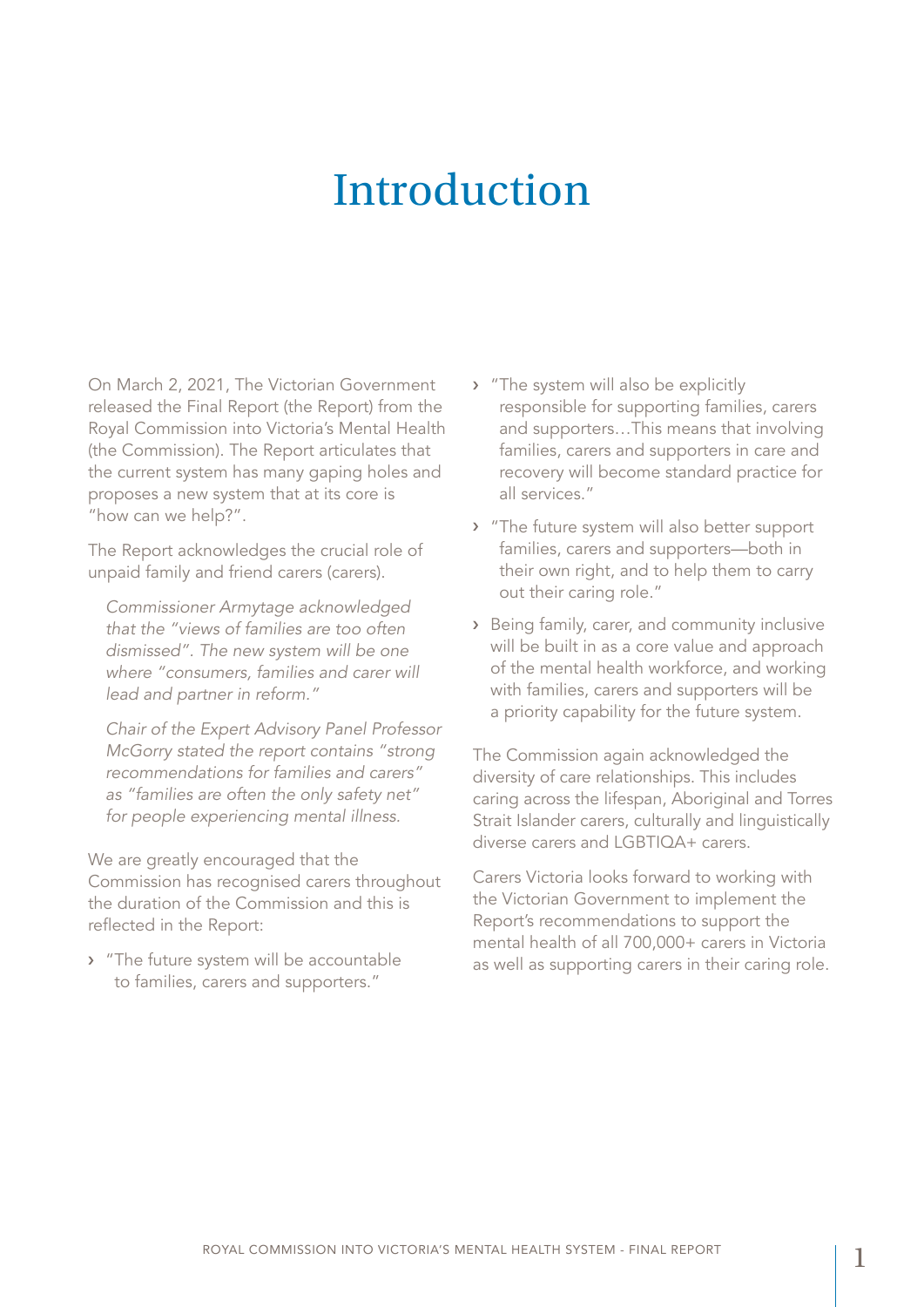### **Overview of the new** mental health system

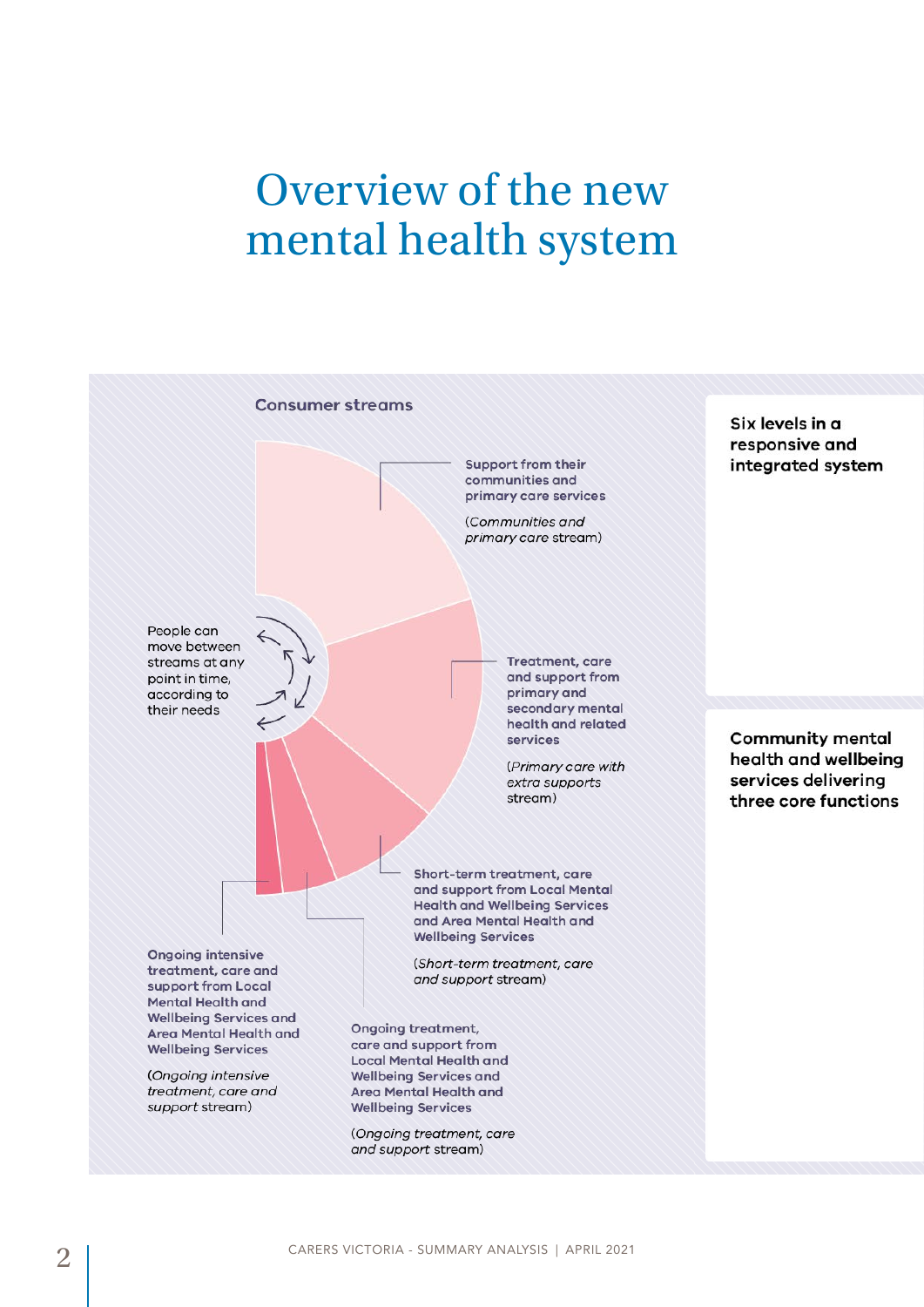The new mental health system will be responsive and integrated addressing what many refer to as the 'missing middle'. This is where many people have experienced that they were 'too unwell' or 'too well' to access mental health services.

The diagrams show a range of treatment options based on a person's needs and strengths.

Further information can be found on pages 20-25 of the summary and recommendations [document](https://finalreport.rcvmhs.vic.gov.au/download-report/).

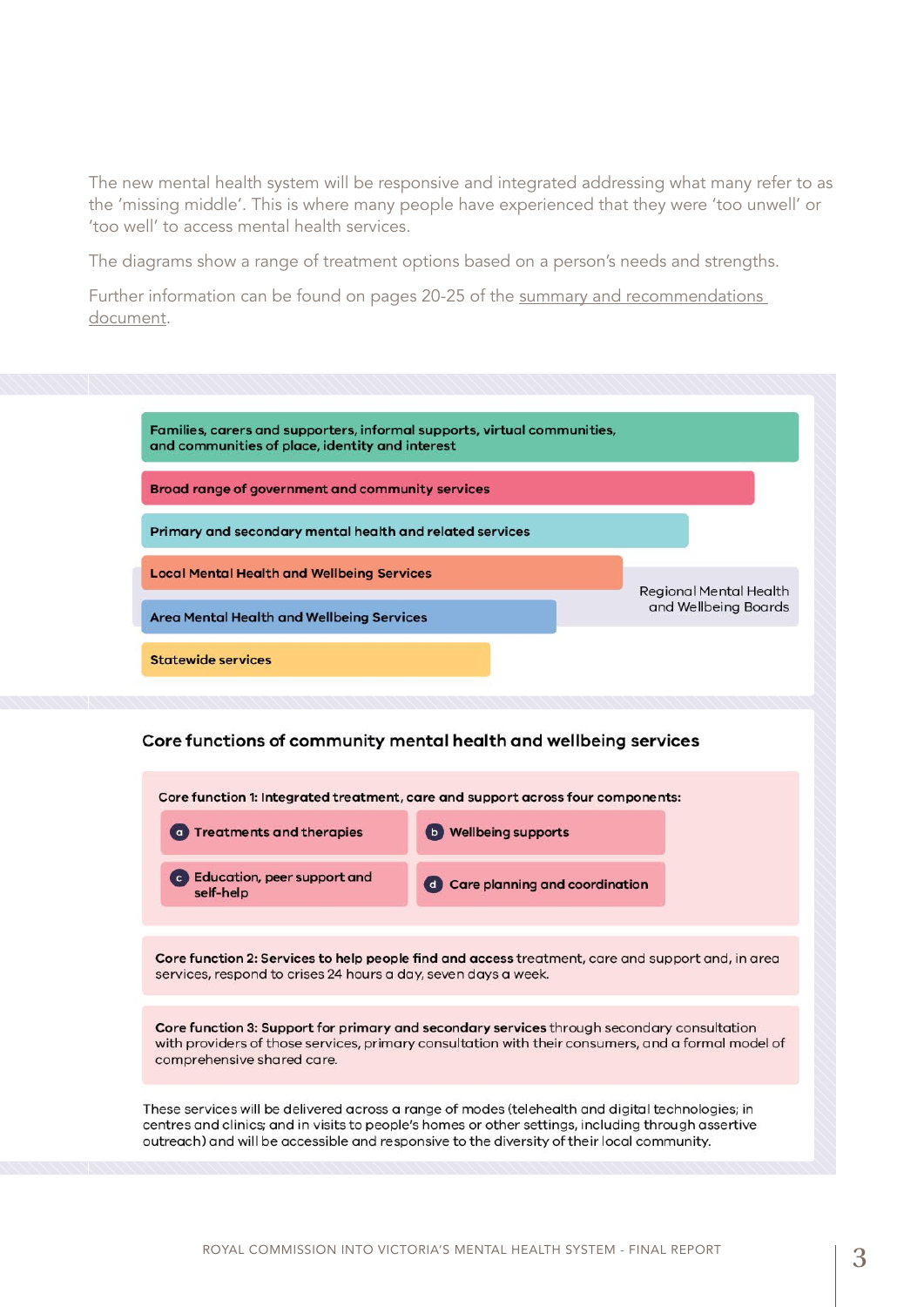### Recommendations focused on carers

The Commission made three recommendations specifically focused on carers:

#### RECOMMENDATION 30

Developing system-wide involvement of family members and carers

#### RECOMMENDATION 31

Supporting families, carers, and supporters

#### RECOMMENDATION 32 Supporting young carers

The full wording of each recommendation (as well as the other 62 recommendations) can be found [here](https://finalreport.rcvmhs.vic.gov.au/recommendations/). The Commission has also published a range of 'factsheets' which provide 3-4 page snapshots of elements of the Report. They are all located [here](https://finalreport.rcvmhs.vic.gov.au/fact-sheets/) with the carer specific one [here](https://finalreport.rcvmhs.vic.gov.au/wp-content/uploads/2021/01/Fact-Sheet-%E2%80%93-Families-carers-and-supporters.pdf).

The following is an analysis of chapter 19 of the Report which is the comprehensive outline of the development and implementation of these three recommendations. This chapter is located in volume three and can be downloaded [here](https://finalreport.rcvmhs.vic.gov.au/download-report/).

### RECOMMENDATION 30: Developing system-wide involvement of family members and carers

Working with families, carers and supporters is core business.

The Commission recognised that carers' expertise and input is often excluded by mental health systems. The Commission said there are many barriers to overcome to address this and puts the required actions in three areas:

- 1. Ensuring that working with families, carers and supporters is an essential part of the commissioning of mental health and wellbeing services.
- 2. Improving information sharing with families, carers, and supporters, including developing standards for services and practitioners.
- 3. Introducing system wide training for the mental health and wellbeing workforce to facilitate working with families, carers, and supporters.<sup>1</sup>

#### RECOMMENDATION 31: Supporting families, carers, and supporters

'The Commission has considered two fundamental aspects of supporting the needs of families, carers and supporters—better support to help them carry out their role, and support in their own right as individuals with their own needs.' <sup>2</sup>

*<sup>1</sup> RCVMHS, p. 96.*

*<sup>2</sup> RCVMHS, p. 107.*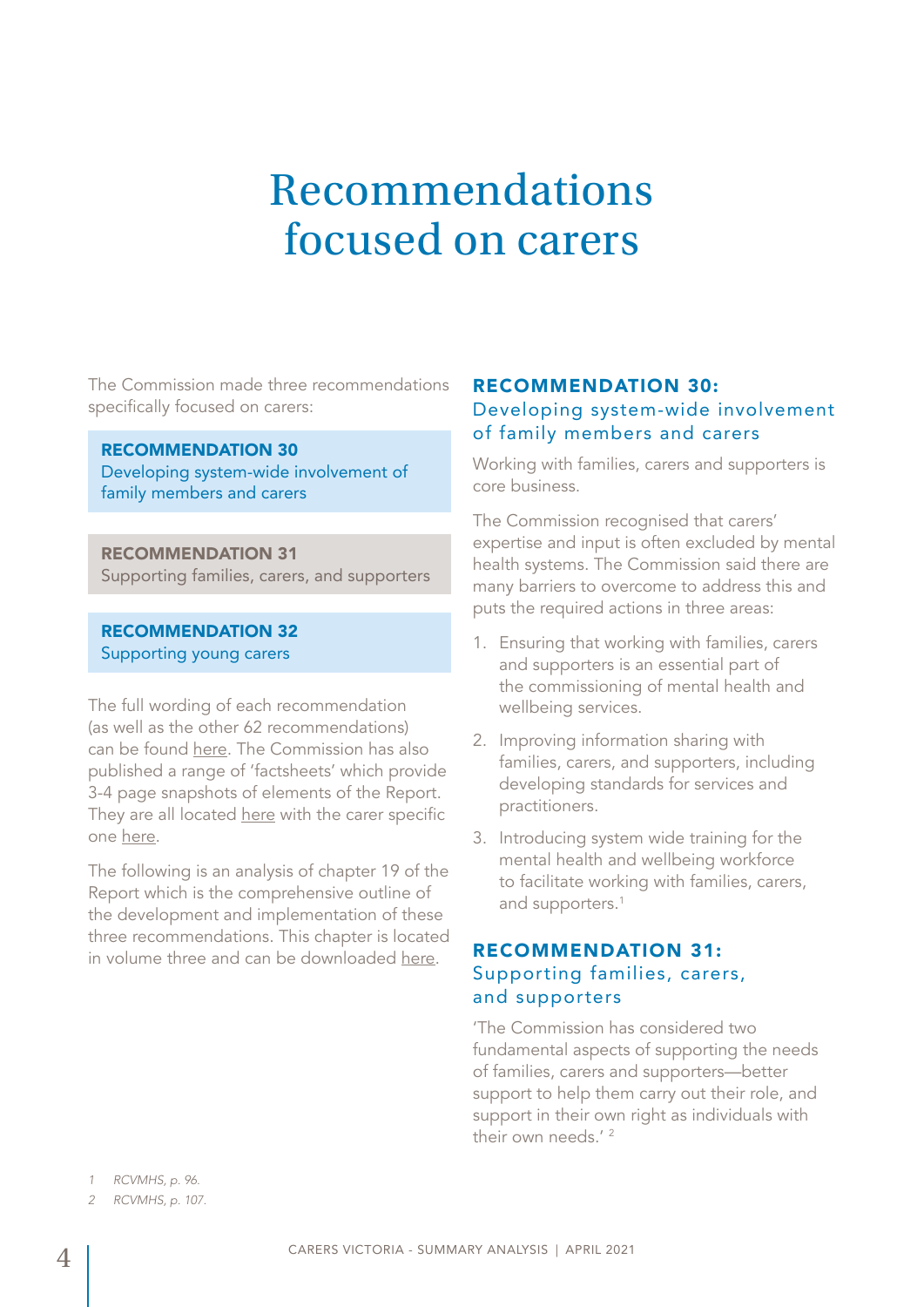'In recognition of this, the Commission recommends establishing a state-wide program of supports for families, carers and supporters that consists of four central elements:

#### 1. Eight family-and carer-led centres, one in each region across the state

The centres will:

- › work with carers to identify their needs and connect with local services. This will include Aboriginal people, people from culturally diverse backgrounds, people with disabilities, people with coexisting mental and physical health conditions, young people, older people LGBTIQA+ people;
- › provide access to brokerage;
- › offer after hours access; and
- › support and mentor volunteer carer support groups.

#### 2. Access to increased financial support to help with immediate practical needs (brokerage)

› "Currently, families and carers can get modest brokerage funding through the Victorian Government–funded Mental Health Carer Support Fund, which has been administered by Tandem since 2009. The Commission considers that the Victorian Government should increase the fund to \$4.2 million per annum by the end of 2022." <sup>3</sup>

#### 3. A state-wide peer callback service for families, carers and supporters caring for people experiencing suicidal behaviour

› "At a prearranged time that suits the family member, carer or supporter, a peer worker will provide emotional support delivered by telephone or online, as well as supporting the person's capability to look after the person they are caring for... The peer worker will also support the family member, carer or supporter in their own self-care and mental health and wellbeing." 4

#### 4. Tailored online information for families, carers and supporters.' <sup>5</sup>

› "A central website with state-wide information will be established with links to other sources where relevant—for example, Commonwealth programs." 6

#### RECOMMENDATION 32: SUPPORTING YOUNG CARERS

"Research suggests that approximately 25 per cent of children live with a parent who has a mental illness."<sup>7</sup>

The Commission has recommended funding an organisation like the Satellite Foundation to expand the supports available to young mental health carers and children where a family member has a mental illness.

"The Commission recommends that the Department of Health improves identification and referral pathways through the mental health and wellbeing system and works with the Department of Education and Training to strengthen these pathways in the education system."<sup>8</sup>

- *4 RCVMHS, p. 120.*
- *5 RCVMHS, p. 107.*
- *6 RCVMHS, pp. 116.*
- *7 RCVMHS, p. 117.*
- *8 RCVMHS, p. 126.*

*<sup>3</sup> RCVMHS, p. 110-11.*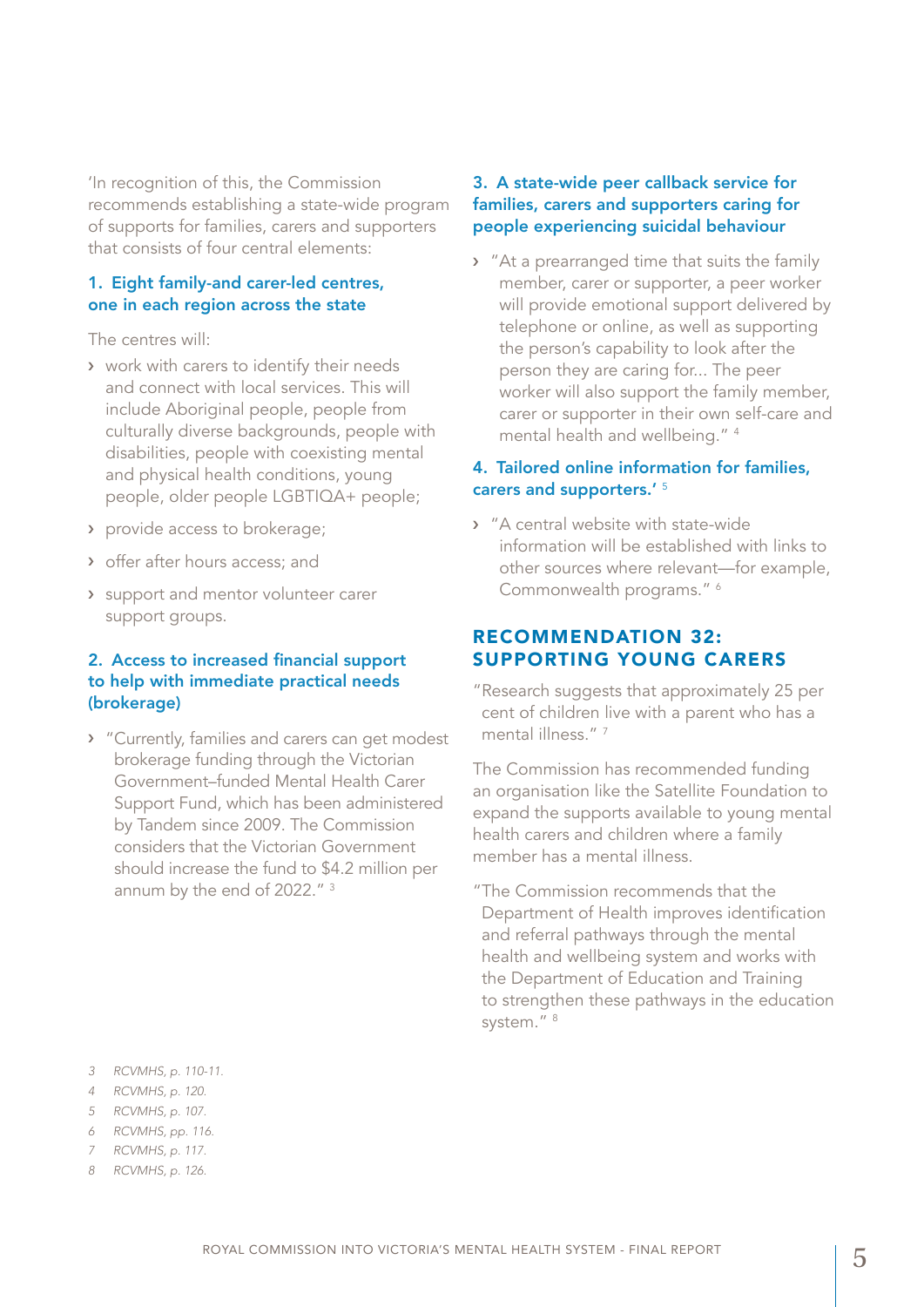### Additional Recommendations that will benefit carers

Recognising the value of families, carers and supporters in the objectives or principles of the proposed Mental Health and Wellbeing Act, described in Chapter 26: *Rebalancing mental health laws—a new Mental Health and Wellbeing Act.*

Establishing a new Mental Health and Wellbeing Commission, which will be responsible for promoting the role, value and inclusion of families, carers and supporters across the mental health system, described in Chapter 27: *Effective leadership and accountability for the mental health and wellbeing system—new systemlevel governance.*

Membership on the executive leadership of this new Commission will include one Commissioner with lived experience as a family member or carer. Likewise, the Mental Health and Wellbeing Division within the Department of Health must employ people with family/carer lived experience in multiple and substantive leadership positions and throughout its internal structures.

Developing a new *Mental Health and Wellbeing Outcomes Framework* in consultation with families, carers, and supporters to ensure the outcomes and measures reflect what is important to families and carers, described in Chapter 3: *A system focused on outcomes.*

Establishing a new performance monitoring and accountability framework to improve the outcomes and experiences of families, carers and supporters, as well as a new approach to measure the effectiveness of mental health and wellbeing services from the perspective of families, carers and supporters, described in Chapter 28: *Commissioning for responsive services.*

Including family, carer and community inclusive values and approaches in the future *Victorian Mental Health and Wellbeing Workforce Capability Framework*, described in Chapter 33: *A sustainable workforce for the future.*" <sup>9</sup>

*9 RCVMHS, p. 93.*